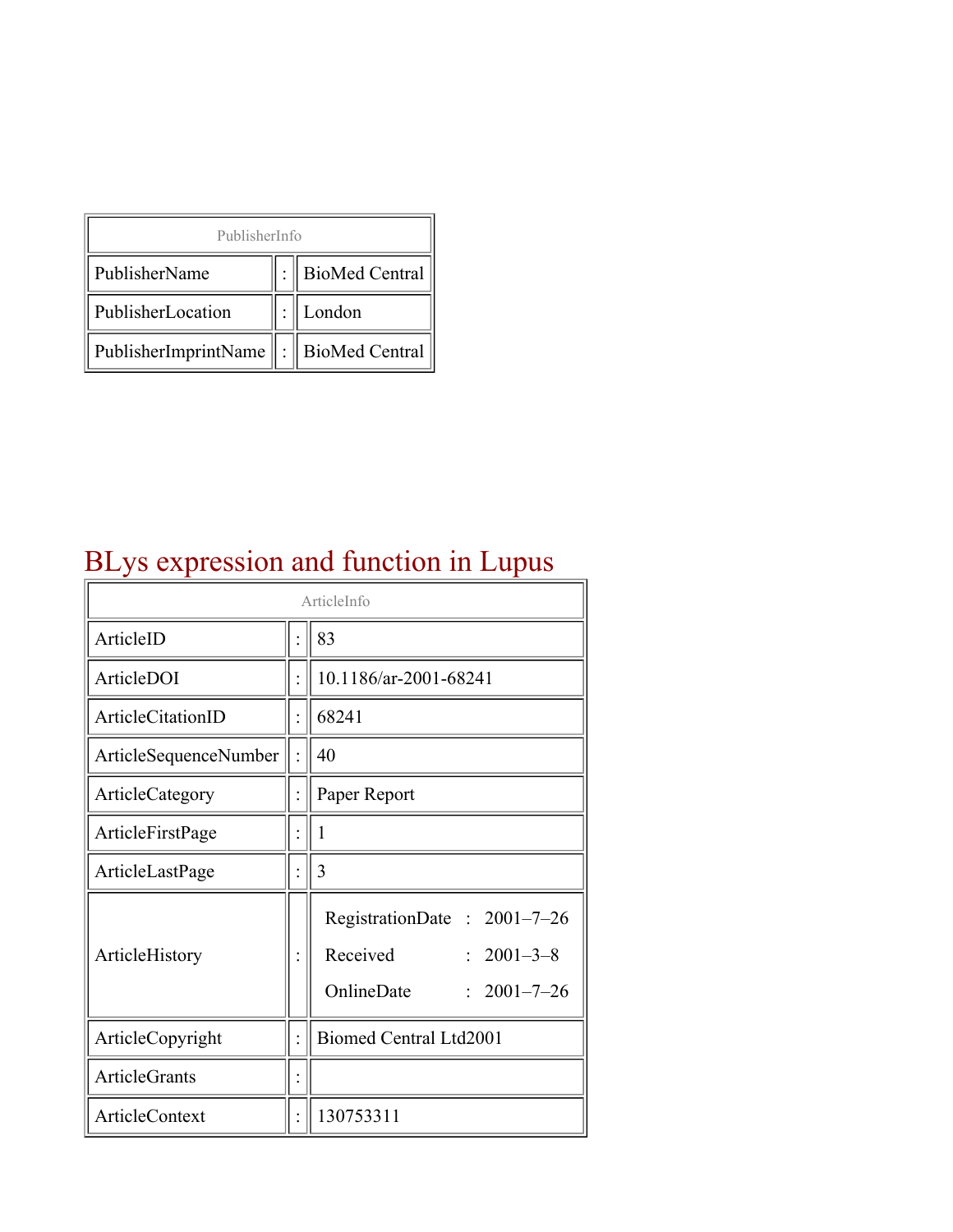Aff1 CNRS, Strasbourg, France

### Keywords

B cell, BLyS, SLE

## Context

B lymphocyte stimulator (BLyS), also called BAFF, TALL-1 and zTNF4, is a newly identified member in the tumor necrosis factor (TNF) family that exhibits a strong costimulatory function for B cell activation in vitro. BLyS-transgenic mice develop severe B cell hyperplasia and autoimmune lupuslike disease. Moreover, in two murine models of human systemic lupus erythematosus (SLE), MRL/Mplpr/lpr and NZB/W F1 mice, increased serum levels of BLyS seem to correlate with autoimmune kidney damage. Knowing that treatment with the soluble BLyS receptor significantly improves the survival of lupus mice, the authors examined the serum level and function of BLyS in the patients with SLE.

## Significant findings

BLyS was increased in sera and plasma of 150 patients of SLE in comparison with 38 normal control patients. Interestingly, BLyS levels in the sera of 44 patients with rheumatoid arthritis (RA) and the synovial fluids of 57 RA patients were also significantly higher than levels in normal sera. In SLE patients, BLyS exerted a costimulatory effect when B cells were activated by anti-IgM antibodies. Finally, the increased level of BLyS in SLE patients was associated with an increased production of anti-dsDNA antibody, which may participate in disease pathogenesis, but was not associated with production of other antinuclear protein antibodies.

### Comments

These results confirm results obtained in lupus-prone mice and provide new clues as to how B cells may contribute to the development of systemic autoimmune disease. Indeed, the high level of BLyS may explain the low activation threshold of B cells in lupus. Moreover, the identification of specific cell